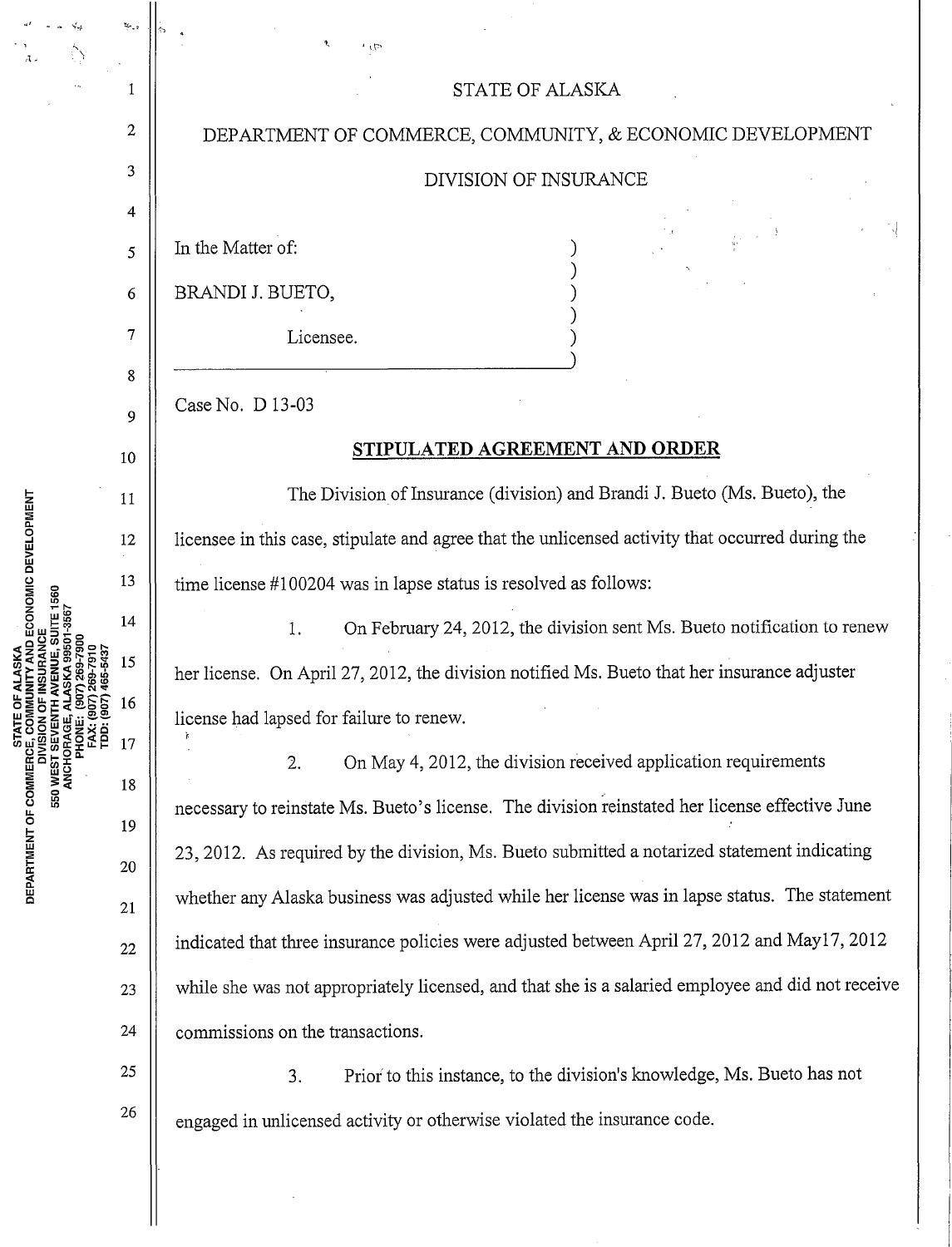$\tilde{\ominus}$ 

1

ρĥ.

2

3

4

5

6

7

8

9

14

15

16

17

24

25

26

- . '

4. Ms. Bueto agrees to pay a civil penalty tmder AS 21.27.440(a) of \$7,827.76 for the unlicensed activity that occurred between April27, 2012 and May17, 2012, with \$6,000 suspended. The unsuspended portion of the penalty is payable at the time Ms. Bueto is notified that the director has signed the order approving this agreement.

5. In the event Ms. Bueto violates Alaska's insurance laws during the next two years, the suspended portion of the penalty referenced in paragraph 4 will be reinstated. Ms. Bueto also will be subject to any and all sanctions authorized by the insurance code including imposition of additional penalties.

6. By signing this agreement, Ms. Bueto understands and agrees that any failure to comply with the conditions of this agreement will be grounds to revoke, suspend, or not renew Alaska insurance license #1 00204.

7. Ms. Bueto understands that this agreement is not binding on the parties unless and until the director signs the order approving the agreement.

DATED: 3-18-13 DIVISION OF INSURANCE

mag By:

Linda Brunette Program Coordinator

DATED:  $3/13/13$ 

mete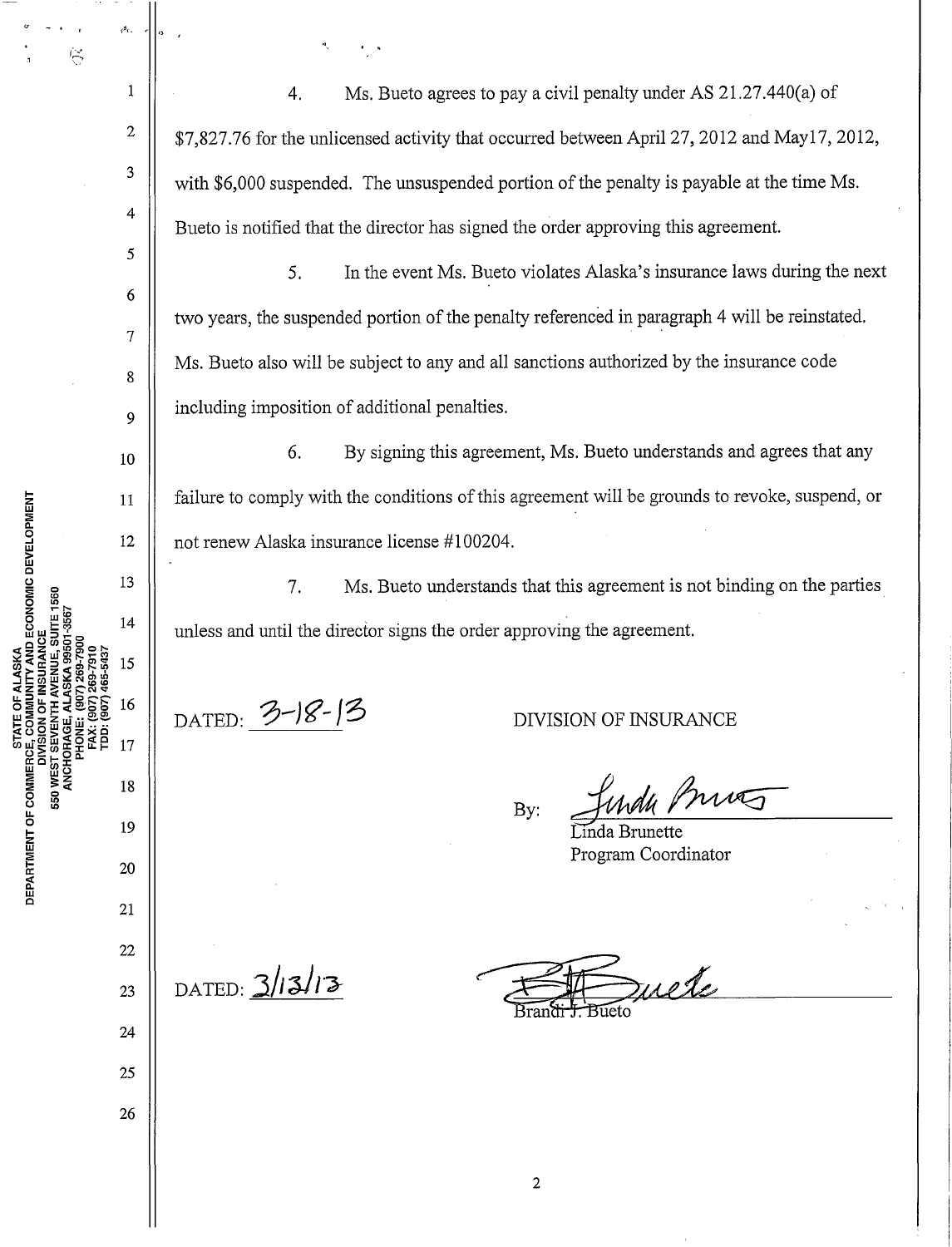$\mathbf{1}$ Approved as to form and content:  $\overline{2}$ DATED:  $3/15/15$ MICHAEL C. GERAGHTY  $\overline{3}$ ATTORNEY GENERAL  $\overline{4}$ 5 By: Daniel Wilkerson  $\boldsymbol{6}$ **Assistant Attorney General**  $\overline{7}$ 8 **ORDER** 9 IT IS ORDERED that this Stipulated Agreement and Order is adopted in full 10 resolution of the issues in this case, and shall constitute the final order in this matter. 11 DATED this  $19^{\frac{m}{2}}$  day of  $\frac{m}{2}$  and  $\frac{m}{2}$ , 2013. 12 13 A.Koll 14 S. Kolb 15 Director of Insurance 16 17 550 WES 18 19 20 21  $22$ 23 24 25 26  $\overline{\mathbf{3}}$ 

AND ECONOMIC DEVELOPMENT

STATE OF ALASKA

DEPARTMENT OF COMMERC